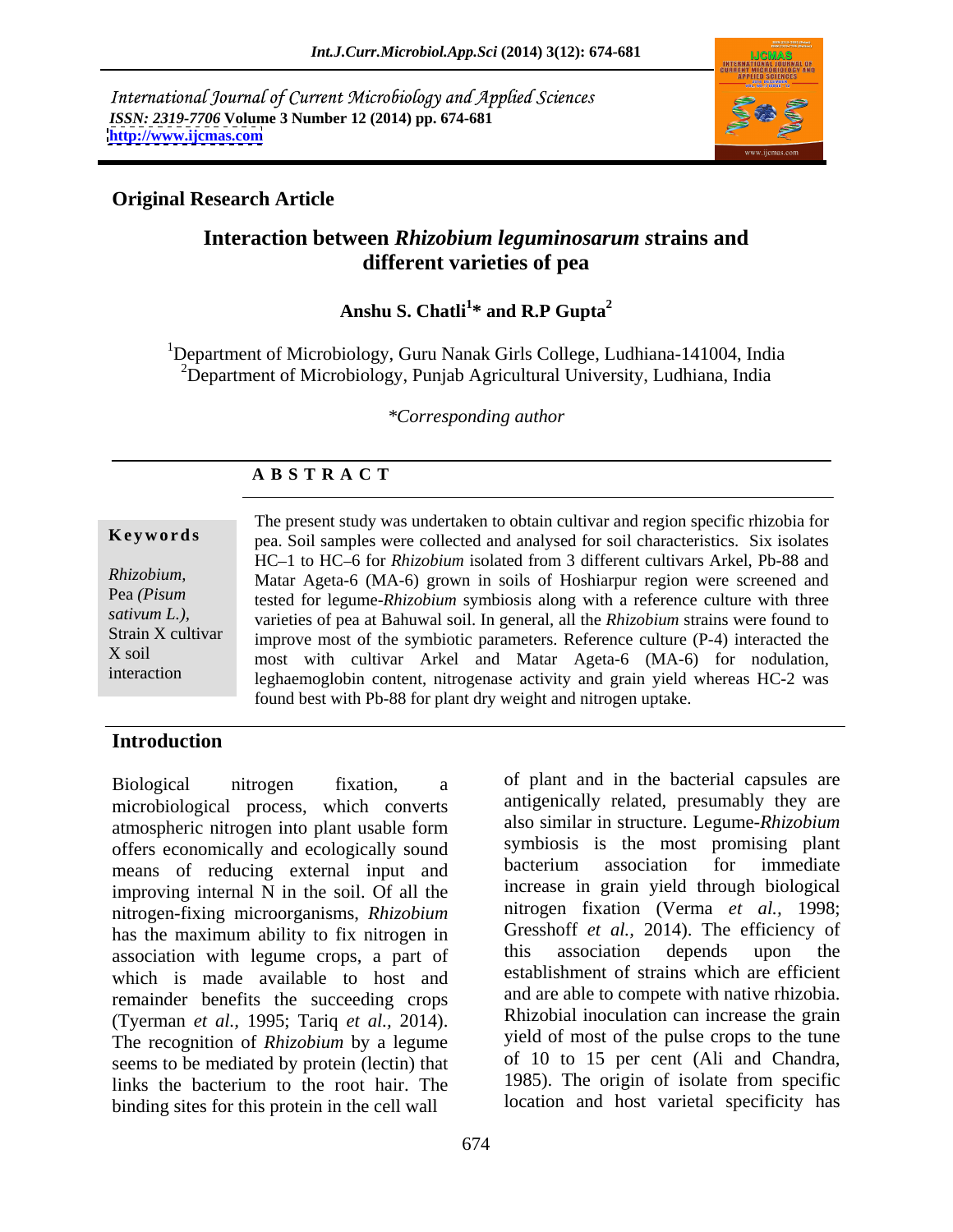association to be grown in specific area of

*Rhizobium leguminosarum* strains were reference strain (*Rhizobium leguminosa* isolated from healthy nodules of different P-4) obtained from Department isolated from healthy nodules of different P-4) obtained from Department of varieties of pea grown in soil samples Microbiology, Punjab Agricultural varieties of pea grown in soil samples Microbiology, Punjab Hoshiarpur viz. Nawanshehar and Bahuwal. The treated with charcoal based Rhizobium Seeds of pea *(Pisum sativum* L*.)* var. Arkel, Pb-88 and Matar Ageta-6 (MA-6) obtained from Department of Vegetable Crops, Punjab Agricultural University, Ludhiana

and sand (Bouyoucos, 1962), electrical conductivity (Richards, 1954), organic matter (Jackson, 1967) and total nitrogen<br>(Black, 1965). The value of E.C. was 0, 350 mmhos/cm and 0.294 mmhos/cm in The grain yield was recorded at harvest. Bahuwal and Nawanshehar soils, respectively. The organic matter content was **Results and Discussion** maximum in Nawanshehar (0.87%) while it was 0.84% in Bahuwal soils (Table 1). All the six isolates were tested along with

A pot experiment was conducted by taking various symbiotic parameters in three the unsterilized soils from different locations of Hoshiarpur region. Seeds of three nodulation and plant dry weight in soils of

Gram staining was done to ensure purity and

been reported to influence the establishment freedom from Gram-positive bacteria. The and success of inoculation. It was therefore, field experiment was conducted using the of interest to develop cultivar and area randomized block factorial design. This specific strain of *Rhizobium* for Pea (*Pisum*  experiment was performed in Bahuwal soil sativum L.) to harness maximum use of this using three important cultivars (Arkel, Pb-88 Hoshiarpur. HC-3, HC-4, HC-5 and HC-6) of *Rhizobia*  **Material and Methods of pea grown in various soils of Hoshiarpur** collected from different regions of University, Ludhiana. The seeds were were used in the present study. cm with a plot size of 4m X 2m. The soil samples were analysed for clay, silt weight, leghaemoglobin (Lb) content (Black, 1965). The value of E.C. was 0. 350 1954) were taken after 45 days of sowing. and MA-6) and six strains (HC-1, HC-2, isolated from nodules of different cultivars (Nawanshehar and Bahuwal), along with a reference strain (*Rhizobium leguminosarum* P-4) obtained from Department of Microbiology, Punjab Agricultural treated with charcoal based *Rhizobium* cultures using standard method (Vincent, 1970). Uninoculated seeds served as control. The seeds were sown in rows with a distance of 30 cm with a plant-to-plant distance of 10 Observations for nodulation, shoot dry weight, leghaemoglobin (Lb) content (Wilson and Reisenauer, 1963), nitrogenase activity (Hardy *et al.,* 1973) and total nitrogen content (Mckenzie and Wallace, The grain yield was recorded at harvest.

# **Results and Discussion**

reference strain (P-4) to study their effect on varieties of pea.

cultivars were sown in pots containing these All the *Rhizobium* cultures resulted in soils. After 45 days of sowing, the plants significant increase in nodulation compared were observed for number of nodules and to uninoculated control. Among the cultures dry weight and Rhizobial isolations made used, P-4 and HC-6 were at par amongst from nodules. Cultivar Arkel showed good them, but were significantly better than all Bahuwal and Nawanshehar. *Rhizobium* observed in Pb-88, which is significantly isolations were made from each nodule better than other two cultivars. Culture P-4 (Table 2). gave significantly higher nodules on other cultures. Maximum nodulation was cultivars Arkel and MA-6 whereas HC-6 with cultivar Pb-88 (Table 3).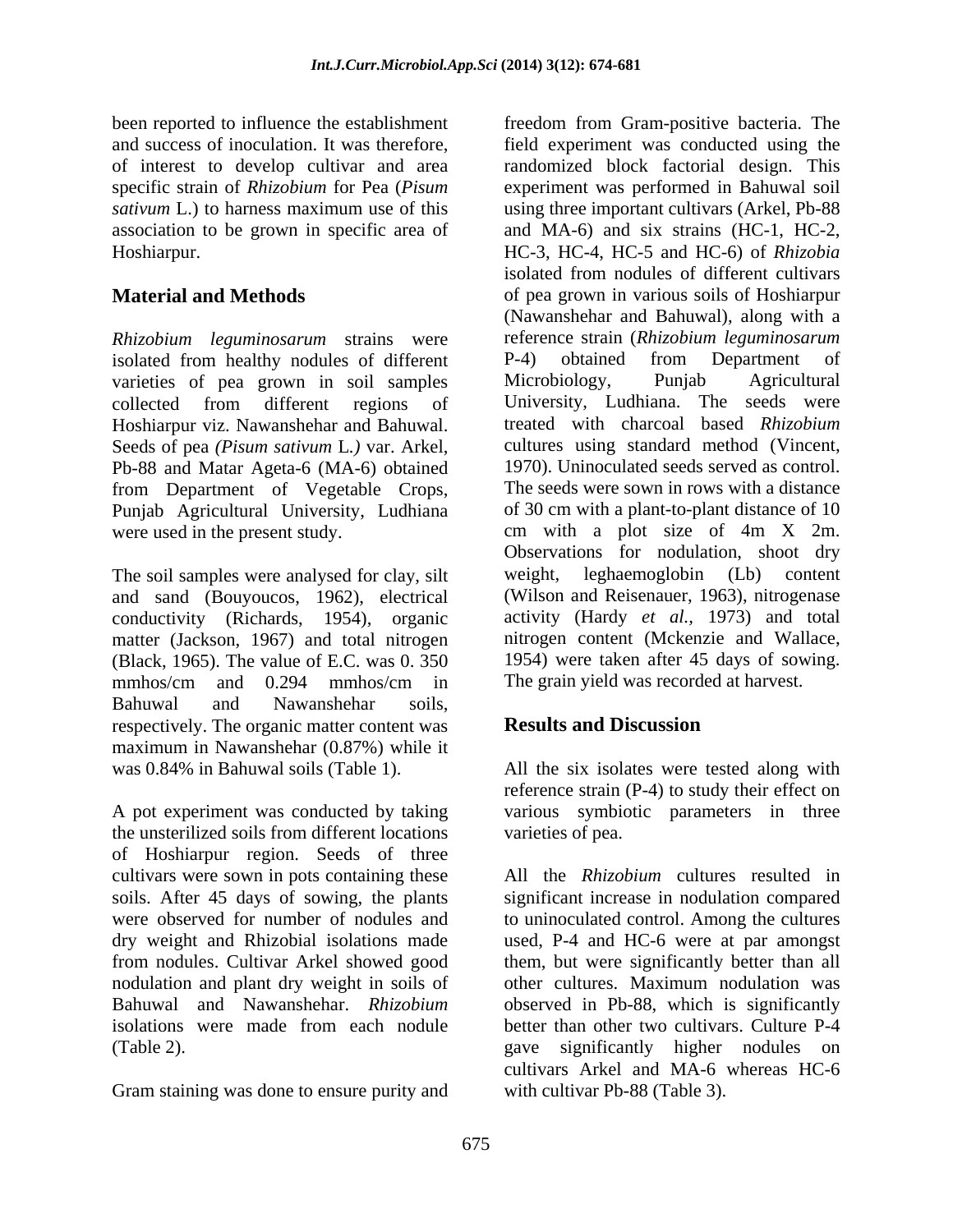Inoculation of *Rhizobium* strains highest Lb content, followed by Arkel and it significantly enhanced the fresh weight of was significantly better than that of MA-6. nodules compared to uninoculated control. Similar to the pattern of nodule number per plant, nodule fresh weight was found to be maximum in P-4 and HC-6 and was fresh weight of nodules followed by Pb-88 good interaction with all isolates but the

The dry matter accumulation was found maximum accumulation of plant material represented the best interaction with Arkel

Lb content of the nodules is taken as the index of nodule efficiency as it regulates the the nitrogenase activity. Lb content of controlled by host genotypes as all the three varieties differed significantly for this

character. Cultivar Pb-88 represented *Rhizobium* isolates HC-1, HC-2 and HC-5 interacted best with Pb-88 while P-4 with Arkel (Table 6).

significantly better than other cultures. Nitrogenase activity was found to be Amongst cultivars Arkel represented highest significantly improved with *Rhizobium* and it was significantly better than that of par amongst them and represented highest MA-6. Cultivars Arkel and Pb-88 showed nitrogenase activity. Cultivars were found to response of MA-6 to isolates HC-3, HC-4 potentials to reduce nitrogen as they differed and HC-5 was found to be poor. Reference significantly for acetylene reduction activity. culture P-4 interacted the most with cultivar Cultivar Arkel represented maximum Arkel followed by Pb-88 and MA-6 (Table nitrogenase activity followed by Pb-88 and 4). MA-6. HC-4 and P-4 interacted best with inoculation. The strain P-4 and HC-4 were at significant variation in their Arkel (Table 7).

significantly better in plants inoculated with The nitrogen content of the whole plant is *Rhizobium* compared to uninoculated the sum total of the nitrogen uptaken from control. Among the *Rhizobium* cultures, P-4 the soil and that fixed by nodules from followed by HC-6 and HC-2 resulted in atmosphere. Nitrogen uptake of plants was and were significantly better than all other inoculation. Isolates P-4, HC-6 and HC-2 isolates. Variety Pb-88 showed highest plant represented highest nitrogen uptake and dry weight accumulation followed by var. were at par amongst them. Cultivar Pb-88 Arkel and MA-6. Isolates HC-6 and P-4 showed maximum N uptake, followed by while HC-2 with Pb-88 (Table 5). han that of MA-6. Isolate HC-6 interacted significantly improved with *Rhizobium* Arkel aand these two cultivars were better best with Arkel and it was at par with reference culture for this cultivar (Table 8).

oxygen supply to the bacteroid and hence plants inoculated with *Rhizobium* cultures nodules produced by introduced *Rhizobium* and HC-2 were at par amongst themselves isolates was found to be significantly high and were significantly better than other compared to uninoculated control. The isolates. Cultivars differed significantly for nodules formed by HC-2 followed by P-4 their potentials for grain yield. Arkel and HC-1 showed maximum Lb content and showed highest yield followed by MA-6 and it were significantly higher than all other Pb-88 respectively. Isolate P-4 interacted strains. This content was also found to be best with Arkel and MA-6 while HC-2 The yield was found significantly more in compared to control. *Rhizobium* isolates P-4 interacted best with Pb-88 (Table 9).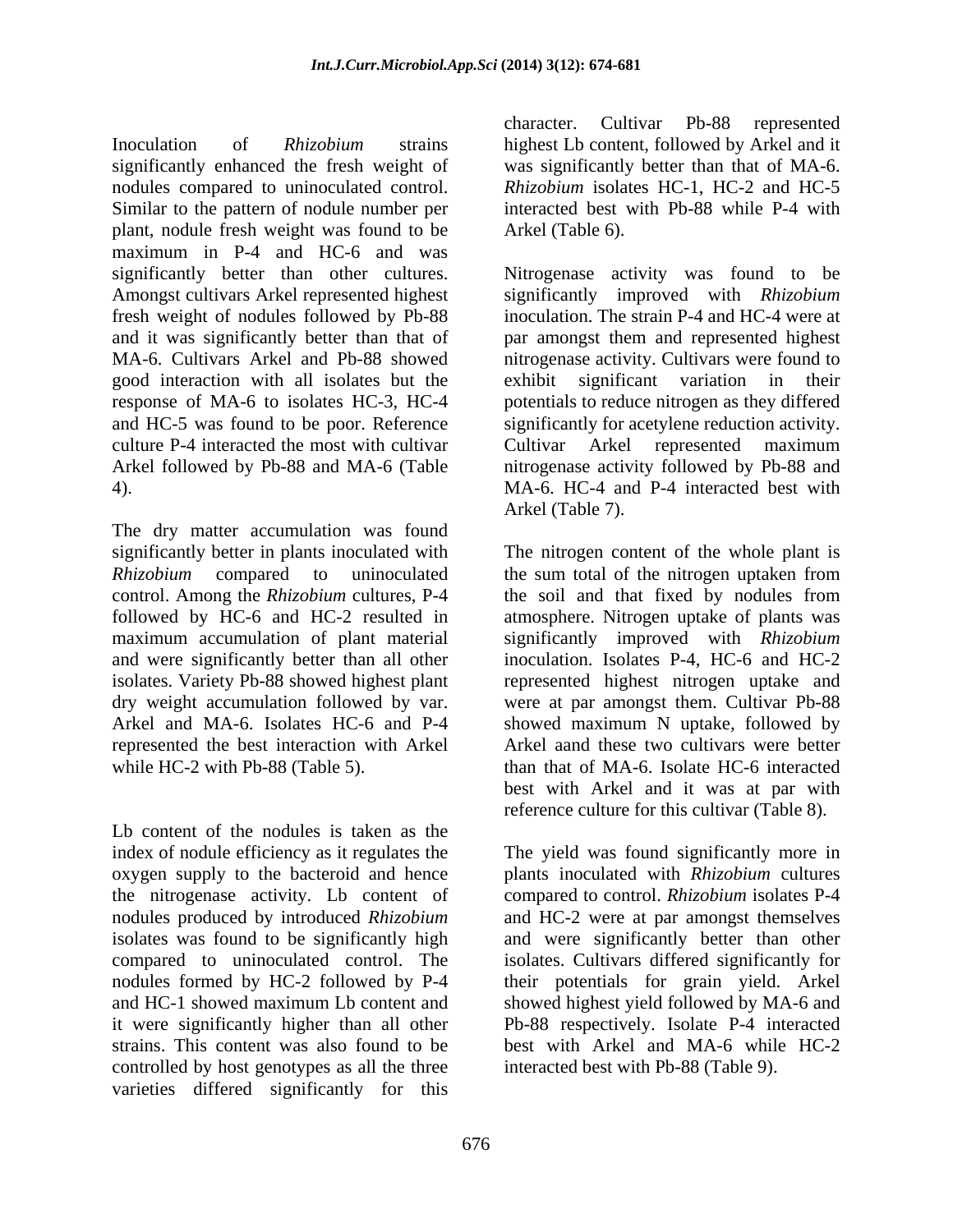rhizobia and /or better competitive ability of amount of Lb content in inoculated plants reflects the efficiency of *Rhizobium* isolates *Rhizobium* strain increased nodulation, final to help the plants to synthesize more Lb (Klucas *et al.,* 1985; Tariq *et al.,* 2014). Due to increased nitrogenase activity there is more fixation of nitrogen which helps in enhancing photosynthetic efficiency of plant and hence there is more accumulation of dry matter in plants inoculated with *Rhizobium*. studies of Kanaujia *et al.* (1999) and Santalla *et al.* (2001). The improved

Better nodulation due to *Rhizobium* nodulation and nitrogenase activity resulted inoculation indicates poor status of native in increased nitrogen content of plants the introduced strains for nodule formation grain yield due to *Rhizobium* inoculation (Fobert *et al.,* 1991, Indian Agriculture with all the strains was attributed to their Research Institute., 2003). The increased superiority over native *Rhizobia*. Buttery *et*  inoculated with *Rhizobium.* The increase in *al* (1990) found that seed inoculation with *Rhizobium* strain increased nodulation, final dry matter and yield.

matter in plants inoculated with *Rhizobium*. strains certainly improved growth and Our results are in consonance with the nitrogen fixation, which may help in The different strains have been found to behave differently for different varieties indicating a need to develop cultivar specific rhizobial strain. Inoculation of *Rhizobium* enhancing the yield potential of this crop.

| Table.1<br>$\mathbf{r}$<br>Physicochemical properties of soils |  |
|----------------------------------------------------------------|--|
|                                                                |  |

| Location Soil |             | <b>Clay</b>  | <b>Silt</b> | Sand | E.C                 | Organic         | Organic      | <b>Total</b> |
|---------------|-------------|--------------|-------------|------|---------------------|-----------------|--------------|--------------|
|               | <b>Type</b> | (9/6)        | $($ %)      | (%   | $\lceil$ (mmhos/cm) | $\mathbf{C}$ (% | matter       | N(%          |
|               |             |              |             |      |                     |                 |              |              |
| Nawan         | Sandy       | 14.81        | $31.8$      | 53.4 | $\vert 0.294$       | 0.502           | $\vert$ 0.87 | $\mid 0.04$  |
| Shehar        | loam        |              |             |      |                     |                 |              |              |
| Bahuwal       | Sandy       | $12.80$ 27.8 |             | 59.4 | 0.350               | 0.487           | 0.84         | 0.04         |
|               | loam        |              |             |      |                     |                 |              |              |

**Table.2** Nodulation and plant dry weight of three cultivars of Pea in different soils and details of *Rhizobium* isolates

| Location   |                        |                         |          |         | Cultivars  |        |        |                                                      |        |  |
|------------|------------------------|-------------------------|----------|---------|------------|--------|--------|------------------------------------------------------|--------|--|
|            |                        | Arkel                   |          | Pb-88   |            |        | $MA-6$ |                                                      |        |  |
|            |                        | Nodule   Plant dry   Is | Isolates | Nodule  |            |        |        | Plant dry   Isolates   Nodule   Plant dry   Isolates |        |  |
|            | $number/$   wt. $(mg)$ |                         |          | number/ | wt. $(mg)$ |        |        | $\vert$ number $\vert$ wt. (mg)                      |        |  |
|            | plant                  |                         |          | plant   |            |        | /plant |                                                      |        |  |
| Nawan      | $\overline{C}$<br>ZU.  | 230                     | $HC-1$   |         | 250        | $HC-2$ |        | 170                                                  | $HC-3$ |  |
| Shehar     |                        |                         |          |         |            |        |        |                                                      |        |  |
| Bahuwal 17 |                        | 140                     | HC-4     |         | 280        | $HC-5$ | 19     | 180                                                  | HC-6   |  |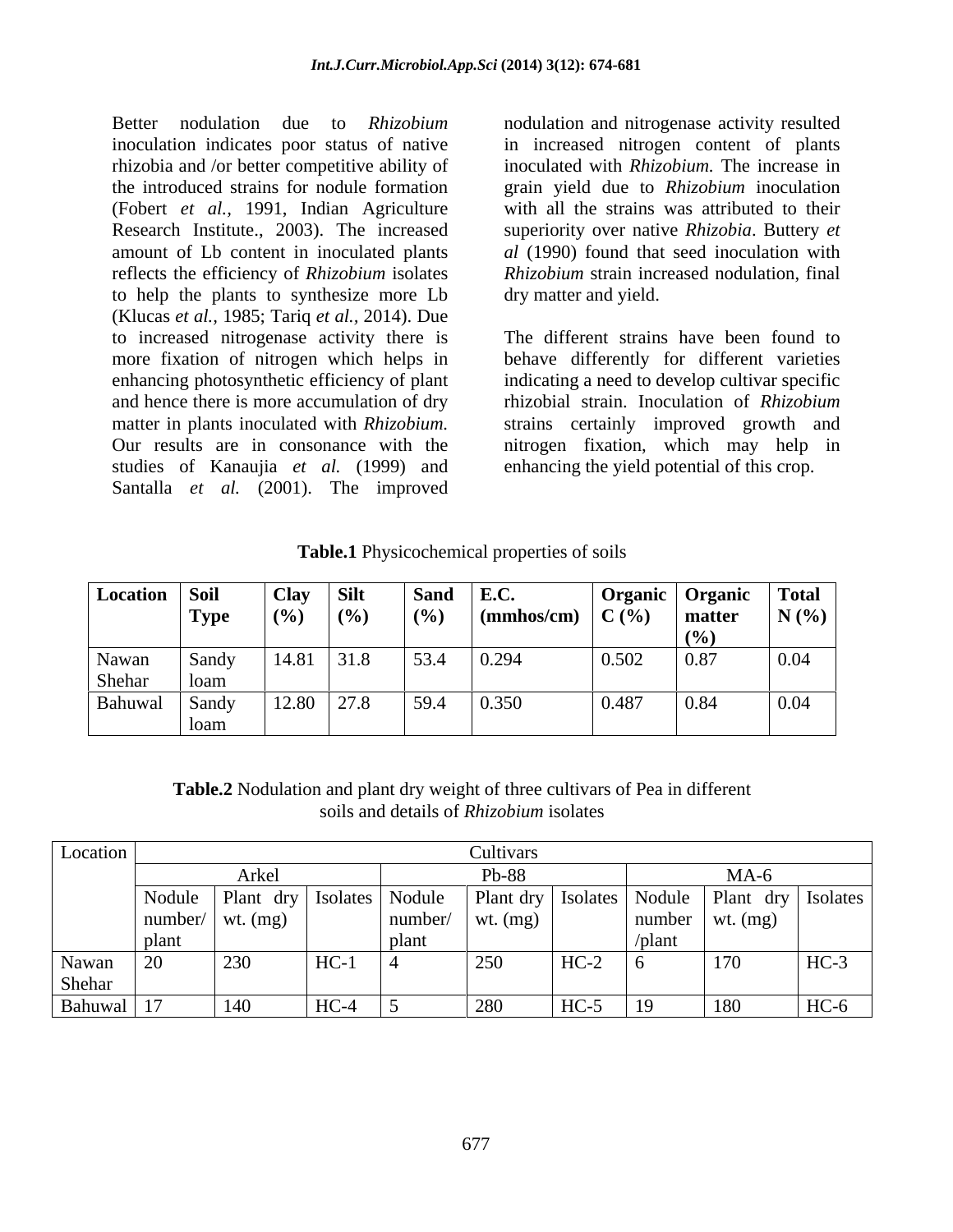| Rhizobium isolates |       |        | Varieties |                                       |
|--------------------|-------|--------|-----------|---------------------------------------|
|                    | Arkel | $MA-6$ | Pb-88     | Mean                                  |
| Control            | 23.3  | 9.3    | 10.3      | 14.3                                  |
| $HC-1$             | 33.3  | 44.0   | 67.3      | 48.2                                  |
| $HC-2$             | 52.3  | 10.0   | 68.3      | 43.5                                  |
| $HC-3$             | 42.3  | 33.3   | 57.3      | 44.3                                  |
| $HC-4$             | 46.3  | 37.3   | 72.6      | 50 <sup>o</sup><br>$J\mathcal{L}$ . 1 |
| $HC-5$             | 44.3  | 42.3   | 62.3      | 49.6                                  |
| $HC-6$             | 55.6  | 49.3   | 60.6      | 55.2                                  |
| $P-4$              | 68.3  | 73.6   | 57.3      | 66.4                                  |
| Mean               | 45.7  | 37.4   | 57.0      | $\overline{\phantom{a}}$              |

**Table.3** Effect of inoculation of *Rhizobium* isolates on nodule number/plant

**CD (5%) Varieties = 0.788, Cultures = 1.28, Varieties X cultures = 2.23**

**Table.4** Effect of inoculation of *Rhizobium* isolates on fresh weight of nodules (mg)/plant

| Rhizobium isolates |       |        | Varieties |      |
|--------------------|-------|--------|-----------|------|
|                    | Arkel | $MA-6$ | Pb-88     | Mean |
| Control            | 140   | 103    | 153       | 132  |
| $HC-1$             | 260   | 166    | 263       | 230  |
| $HC-2$             | 410   | 153    | 303       | 288  |
| $HC-3$             | 263   | 96     | 193       | 184  |
| $HC-4$             | 283   | 110    | 293       | 228  |
| $HC-5$             | 263   | 96     | 273       | 211  |
| $HC-6$             | 403   | 233    | 296       | 311  |
| $P-4$              | 453   | 326    | 330       | 370  |
| Mean               | 309   | 160    | 263       |      |

**CD (5%) Varieties = 11.30, Cultures = 18.46, Varieties X cultures = 31.98**

**Table.5** Effect of inoculation of *Rhizobium* isolates on dry weight (mg)/plant

| Rhizobium isolates |       |        | Varieties |                                                                       |
|--------------------|-------|--------|-----------|-----------------------------------------------------------------------|
|                    | Arkel | $MA-6$ | Pb-88     | Mean                                                                  |
| Control            | 70    | 93     | 96        | -86                                                                   |
| $HC-1$             | 193   | 190    | 386       | 256                                                                   |
| $HC-2$             | 313   | 196    | 410       | 306                                                                   |
| $HC-3$             | 293   | 156    | 103       | 184                                                                   |
| $HC-4$             | 273   | 220    | 376       | 290                                                                   |
| $HC-5$             | 196   | 176    | 293       | 222                                                                   |
| $HC-6$             | 453   | 253    | 280       | 328                                                                   |
| $P-4$              | 453   | 290    | 333       | 358                                                                   |
| Mean               | 280   | 197    | 285       |                                                                       |
| CD(5%)             |       |        |           | Varieties = $8.35$ , Cultures = 13.64, Varieties X cultures = $23.64$ |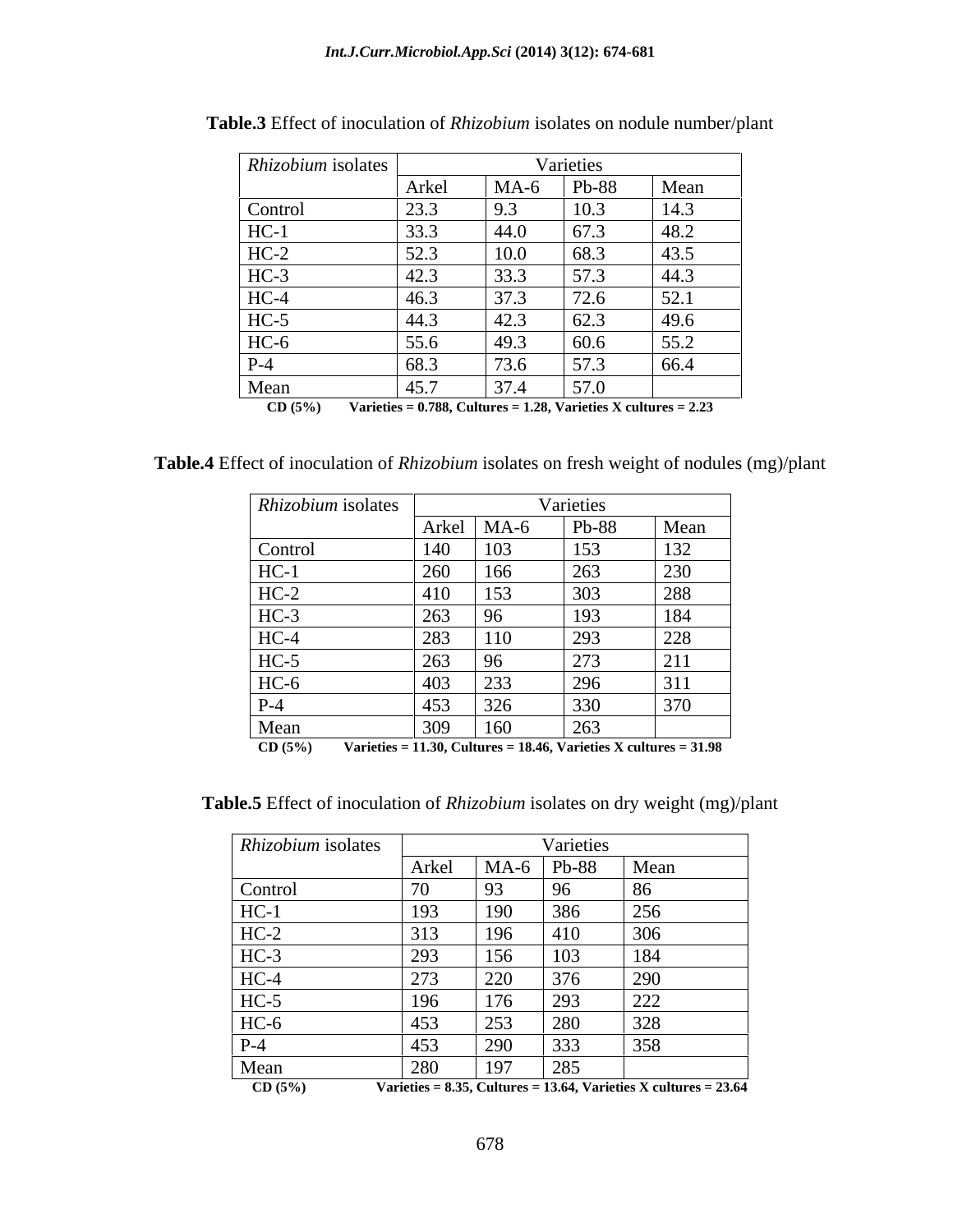| Rhizobium isolates   |                                                                            |        | Varieties |       |
|----------------------|----------------------------------------------------------------------------|--------|-----------|-------|
|                      | Arkel                                                                      | $MA-6$ | Pb-88     | Mean  |
| Control              | 0.393                                                                      | 0.426  | 0.960     | 0.593 |
| HC-1                 | 3.03                                                                       | 3.16   | 5.20      | 3.80  |
| $HC-2$               | 4.96                                                                       | 0.393  | 6.96      | 4.10  |
| $HC-3$               | 3.07                                                                       | 0.460  | 2.79      | 2.10  |
| $HC-4$               | 3.12                                                                       | 2.06   | 2.77      | 2.65  |
| $HC-5$               | 2.48                                                                       | 1.39   | 6.40      | 0.428 |
| HC-6                 | 4.40                                                                       | 2.15   | 1.84      | 2.80  |
| $P-4$                | 5.59                                                                       | 2.94   | 2.92      | 3.82  |
| Mean                 | 3.38                                                                       | 1.62   | 3.73      |       |
| $\overline{CD(5\%)}$ | Varieties = $0.0316$ , Cultures = $0.051$ , Varieties X cultures = $0.089$ |        |           |       |

**Table.6** Effect of inoculation of *Rhizobium* isolates on leghaemoglobin (mg/g nodules)

**Table.7** Effect of inoculation of *Rhizobium* isolates on nitrogenase activity (mM C2H2 reduced/plant)

| Rhizobium isolates |       |                       | Varieties |        |
|--------------------|-------|-----------------------|-----------|--------|
|                    | Arkel | $MA-6$                | Pb-88     | Mean   |
| Control            | 65    | 31                    | 32        | $\sim$ |
| $HC-1$             | 150   | 54                    | 123       | 109    |
| $HC-2$             | 180   | 32                    | 125       | 112    |
| $HC-3$             | 152   | 45                    | 53        | 83     |
| $HC-4$             | 201   | 35                    | 154       | 130    |
| $HC-5$             | 157   | 67                    | 93        | 106    |
| $HC-6$             | 220   | $-71$<br>$\mathbf{I}$ | 51        | 114    |
| $P-4$              | 255   | 92                    | 73        | 140    |
| Mean               | 172   | 53                    | 88        |        |

**CD (5%) Varieties = 5.62, Cultures = 9.18, Varieties X cultures = 15.9**

**Table.8** Effect of inoculation of *Rhizobium* isolates on nitrogen uptake (mg)/plant

| Rhizobium isolates |              |        | Varieties |      |
|--------------------|--------------|--------|-----------|------|
|                    | Arkel        | $MA-6$ | Pb-88     | Mean |
| Control            | 1.26         | 1.50   | 1.78      | 1.52 |
| HC-                | 3.66         | 4.89   | 9.10      | 5.88 |
| $HC-2$             | 9.59         | 4.63   | 12.7      | 8.97 |
| $HC-3$             | 5.72         | 2.55   | 2.16      | 3.48 |
| $HC-4$             | 5.82         | 4.95   | 10.9      | 7.22 |
| $HC-5$             | 4.17         | 2.86   | 6.75      | 4.59 |
| $HC-6$             | 13.1         | 7.08   | 7.02      | 9.07 |
| $P-4$              | 13.5         | 8.39   | 10.6      | 10.8 |
| Mean               | $-1$<br>7.11 | 4.61   | 7.63      |      |

 **CD (5%) Varieties = 0.208, Cultures = 0.341, Varieties X cultures = 0.591**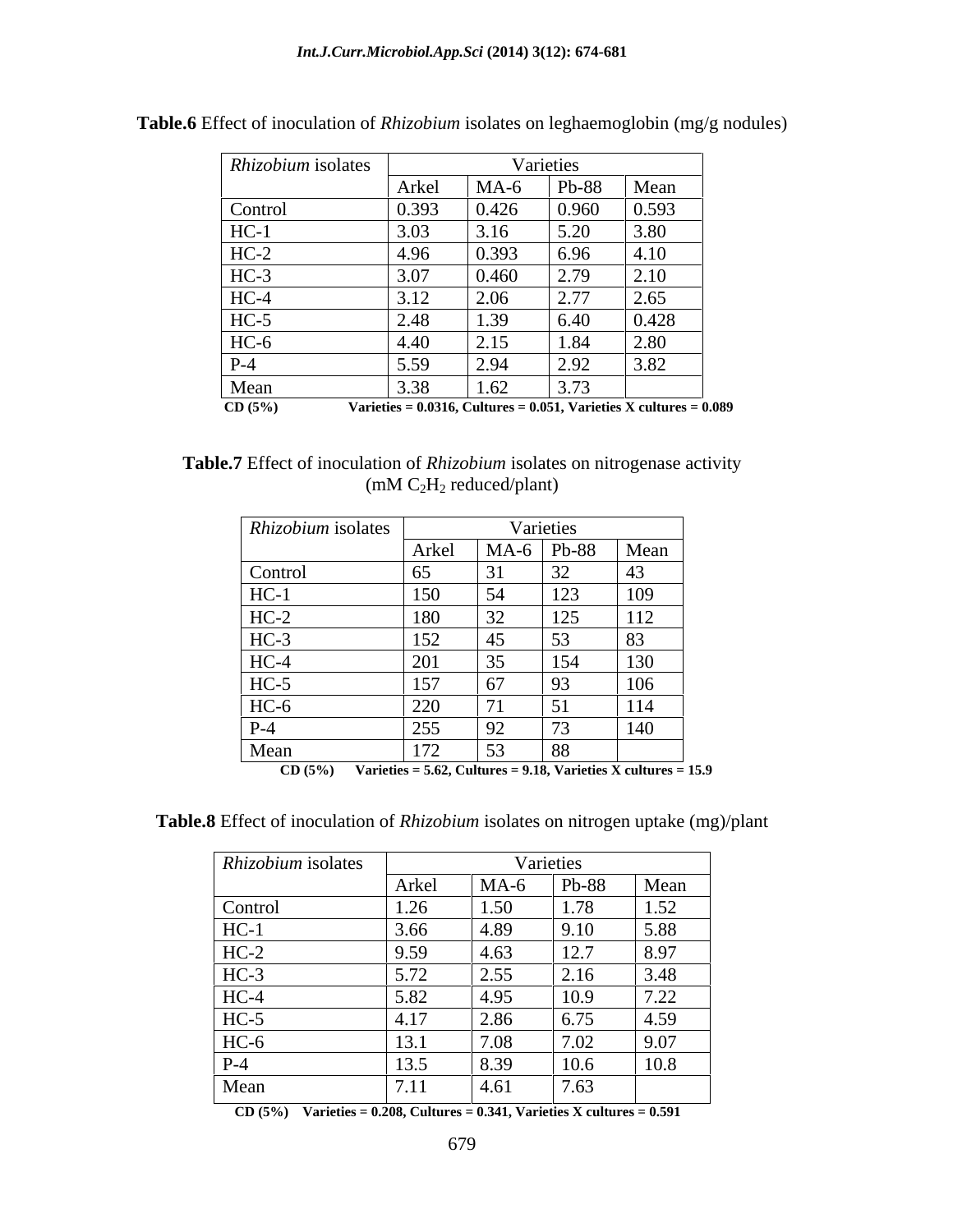| Rhizobium isolates |                                                              |        | Varieties |      |
|--------------------|--------------------------------------------------------------|--------|-----------|------|
|                    | Arkel                                                        | $MA-6$ | Pb-88     | Mean |
| Control            | 312                                                          | 296    | 312       | 307  |
| $HC-1$             | 486                                                          | 482    | 490       | 486  |
| $HC-2$             | 767                                                          | 814    | 822       | 801  |
| $HC-3$             | 532                                                          | 514    | 509       | 518  |
| $HC-4$             | 570                                                          | 495    | 477       | 514  |
| $HC-5$             | 604                                                          | 661    | 565       | 610  |
| $HC-6$             | 612                                                          | 612    | 621       | 615  |
| $P-4$              | 1340                                                         | 1240   | 940       | 1173 |
| Mean               | 653                                                          | 639    | 592       |      |
| $CD(5\%)$          | Variatios – 18.6 Cultures – 30.3 Variatios Y cultures – 52.6 |        |           |      |

**Table.9** Effect of inoculation of *Rhizobium* isolates on grain yield (g)/plot

 **CD (5%) Varieties = 18.6, Cultures = 30.3, Varieties X cultures = 52.6**

**Table.10** Correlation matrix of different symbiotic parameters

|                       |       | Nodule Fresh weight | Dry weight | Lb      | Nitrogenase | Nitrogen | Grain |
|-----------------------|-------|---------------------|------------|---------|-------------|----------|-------|
|                       |       | number of nodules   | of plant   | Content | activity    | uptake   | yield |
| Nodule number         |       |                     |            |         |             |          |       |
| Fresh weight of       | 0.693 |                     |            |         |             |          |       |
| nodules               |       |                     |            |         |             |          |       |
| Dry weight of         | 0.758 | 0.821               |            |         |             |          |       |
| plant                 |       |                     |            |         |             |          |       |
| Lb Content            | 0.729 | 0.719               | 0.765      |         |             |          |       |
| Nitrogenase           | 0.489 | 0.804               | 0.702      | 0.621   |             |          |       |
| activity              |       |                     |            |         |             |          |       |
| Nitrogen uptake 0.751 |       | 0.847               | 0.968      | 0.741   | 0.647       |          |       |
| Grain yield           | 0.528 | 0.622               | 0.572      | 0.407   | 0.387       | 0.630    |       |

**Critical value of r at 5% = 0.34**

- inoculation of pulse crops. *Indian*
- Black, C.A. 1965. Methods of Soil Microbiological Properties, Agron. 9 70(4): 987–996. Part 2. ASA, Madison, Pp. 1179
- 
- **References** Buttery, B. R., Bernaud, S., Streit, W., Ali, M, Chandra, S. 1985. Rhizobial *Farm.*, 5(35): 22–25. The nodulation of a super nodulating Analysis. Chemical and *J. Plant Sci./ Rev. Can.Phytotech.,* Park, S.J, Werner, D. 1990. Effect of *Rhizobium* inoculum concentration strains and combined N on growth and common bean and its parent line. *Can.*  70(4): 987–996.
- 1206. Procedure for obtaining efficient root Bouyoucos, G.J. 1962. Hydrometer nodulation of a pea cultivar by a method improved for making particle besired Rhizobium strain and analysis of soil. *Agron. J.,* 54: 464 465. strains. *Appl. Environ. Microbiol.,* Fobert, P.R., Roy, N, Nash, J.H.E. 1991. desired *Rhizobium* strain and preempting nodulation by other 57(6): 1590 1594.